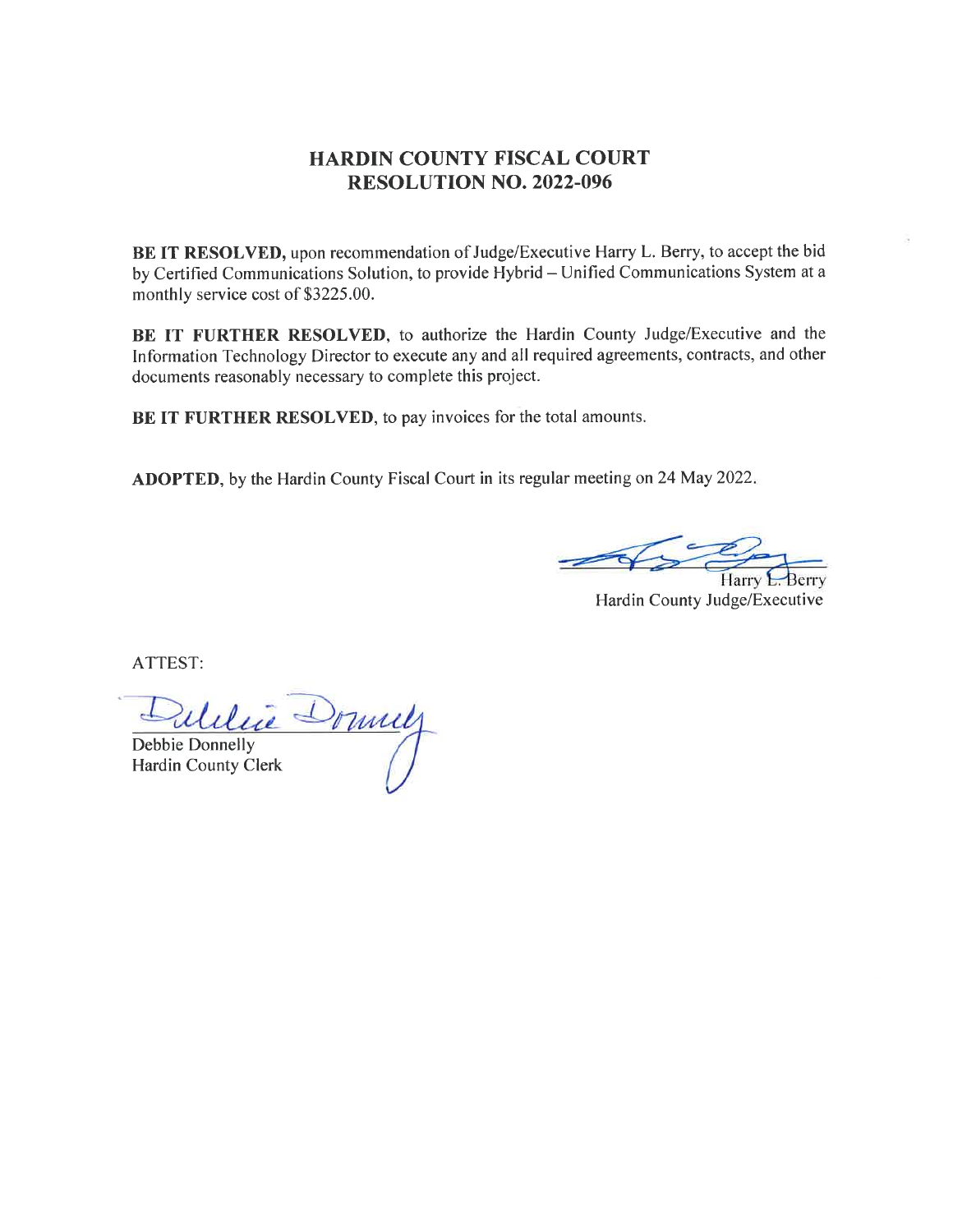| 1792                | <b>Hardin County Fiscal Court</b><br><b>Bid Evaluation</b> |                                               |  |  |
|---------------------|------------------------------------------------------------|-----------------------------------------------|--|--|
|                     | $B$ id #                                                   | 2022-014                                      |  |  |
| <b>Bid Item:</b>    |                                                            | <b>Hybrid - Unified Communications System</b> |  |  |
| <b>Bid Opening:</b> | May 9, 2022 at 1:00 P.M.                                   |                                               |  |  |
| <b>Court Date:</b>  | May 24, 2022                                               |                                               |  |  |

|                                                   | <b>Bid Price</b> |
|---------------------------------------------------|------------------|
| Company                                           | <b>Per Month</b> |
| Kinetic                                           | 3,539.00         |
| <b>Integrated Partners</b>                        | 3,060.84         |
| <b>iSET, LLC</b>                                  | 6,731.83         |
| Certified Communication Solutions Option 1        | 3,225.00         |
| <b>Certified Communication Solutions Option 2</b> | 3,225.00         |
| <b>Certified Communication Solutions Option 3</b> | 3,015.00         |
|                                                   |                  |
|                                                   |                  |
|                                                   |                  |

Hardin County Fiscal Court received six (6) bids. Certified Communication Solutions of Elizabethtown is the best evaluated bid having one (l) exception to the bid documentation. It is the recommendation to award Bid Number 2022-014 to Certified Communication Solutions (CCS) Option I for the Hybrid-Unified Communication System in the amount of \$3225.00 monthly for period of 36 months. Because of excellence technical support and response times, and being a locally owned/operated company within our community.